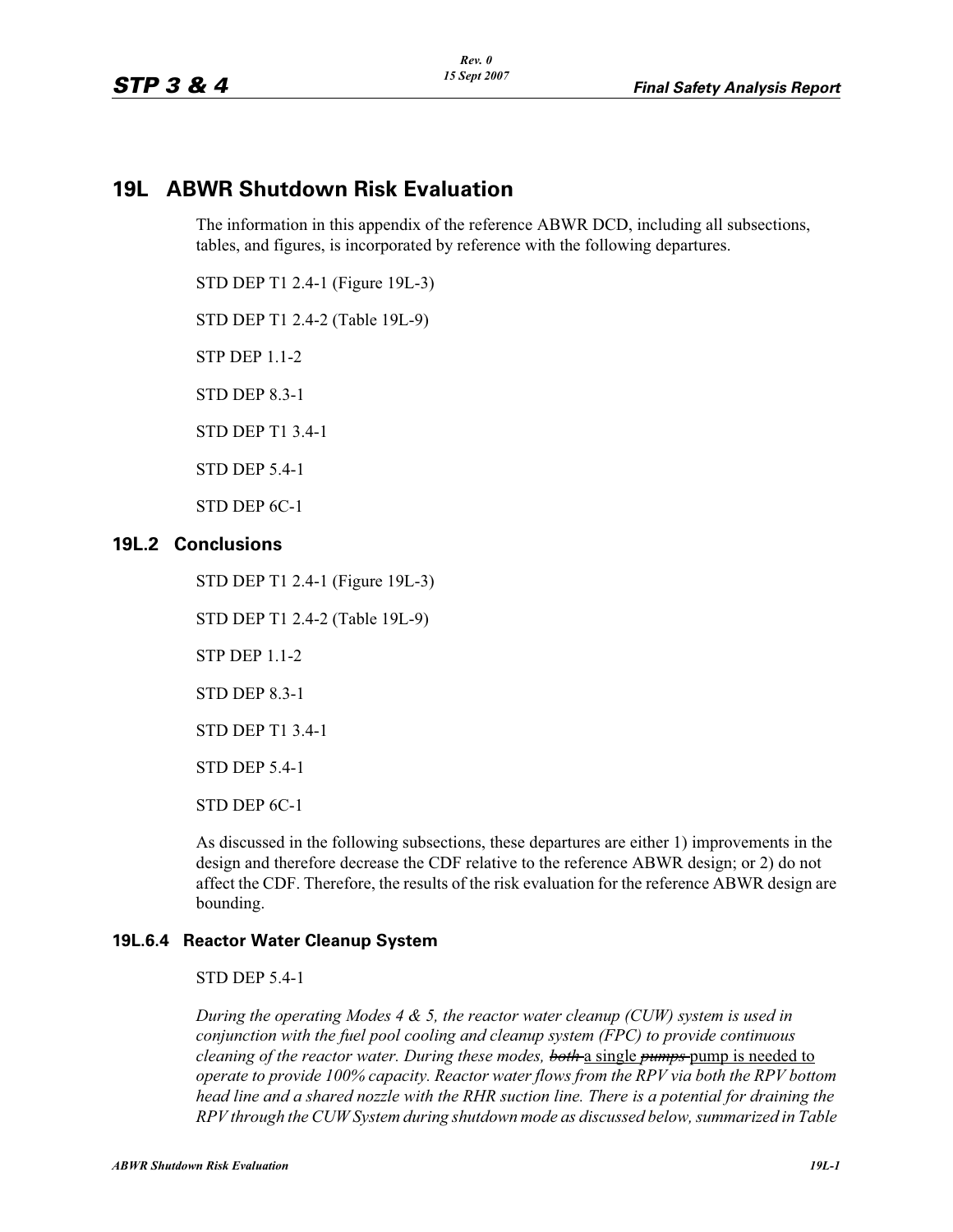*19L-7 and shown in Figure 19L-2. As will be shown by the following considerations and analysis, the probability of draining the RPV through the CUW system is negligible.*

#### **19L.6.5 Residual Heat Removal System**

#### STD DEP T1 2.4-1

*The ABWR residual heat removal (RHR) system is a closed system consisting of three independent pump loops (A, B, and C-where B and C are similar) which inject water into the vessel and/or remove heat from the reactor core or containment. Loop A differs from B and C in that its return line goes to the RPV through the feedwater line whereas loop B & C return lines go directly to the RPV. In addition, loop A does not have connections to the drywell or wetwell sprays. or a return to the fuel pool cooling system. However, for purposes of this analysis, the differences are minor and the three loops can be considered identical. The RHR system has many modes of operation, each mode making use of common RHR system components. These components are actuated by the operator; hence, the operation is subject to operator error which could potentially lead to drainage of the RPV. Potential paths for draining the RPV through the RHR system during operating Modes 4 and 5 are discussed below, summarized in Table 19L-8 and depicted in Figure 19L-3. Of the various modes of RHR operation it was judged that the potential for RPV draining was the greatest during the shutdown cooling mode. Therefore, the potential RPV draining paths start with the RHR in the shutdown cooling mode of operation. As will be shown by the following consideration and analysis, the probability of draining the RPV through the RHR system is negligibly low. Even if all the preventive and mitigative features fail, RPV draining will stop when the RHR shutdown cooling nozzle is uncovered at which point there is still 1.6 meters of water over the top of the active fuel.*

#### **19L.6.6 Summary of Reactor Pressure Vessel Draining Events**

#### STD DEP 5.4-1

The reactor water cleanup (RWCU) design includes two 100% pumps instead of the reference ABWR DCD design of two 50% pumps. The two 100% RWCU pumps mean that the risk for shutdown drain down is less than for the reference design.

#### STD DEP T1 2.4-1

The residual heat removal (RHR) design will have three RHR loops connected to the fuel pool cooling and cleanup system (FPCCS) instead of two for the reference ABWR DCD with normally closed inter-ties to permit additional supplemental cooling during refueling outages to reduce outage time.

Increasing the number of RHR loops connected to FPCCS from two to three results in a decrease in CDF, because it is an improvement of the outage management control for the fuel pool cooling system.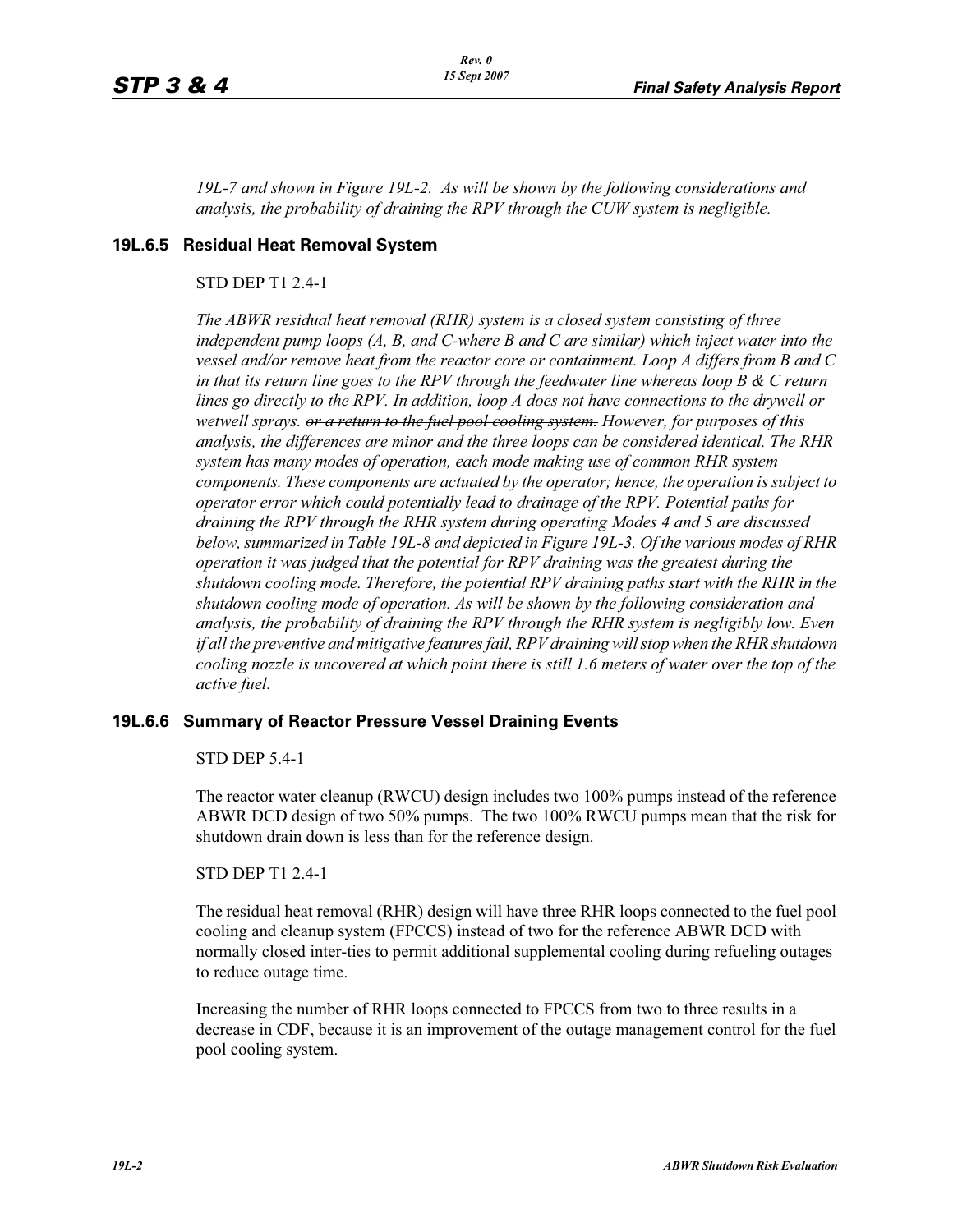STD DEP T1 3.4-1

Increasing the number of divisions from three (Div I, II, and III) to four (Div I, II, III, and IV) improves reliability and reduces the probability of mitigation system failure.

## **19L.8 Loss of Decay Heat Removal Events**

STD DEP 5.4-1

The RWCU design includes two 100% pumps instead of the reference ABWR DCD design of two 50% pumps. The two 100% RWCU pumps represent an improvement in the reliability of the RWCU system, and a decrease in shutdown risk.

STD DEP T1 2.4-1

The RHR design has three RHR loops connected to the FPCCS instead of two for the reference ABWR DCD with normally closed inter-ties to permit additional supplemental cooling during refueling outages to reduce outage time.

Increasing the number of RHR loops connected to FPCCS from two to three results in a decrease in CDF, because it is an improvement of the outage management control for the fuel pool cooling system.

STP DEP 1.1-2

The STP FSAR is for a dual unit site (STP  $3 \& 4$ ) compared with the DCD which is for a single unit site. The shared systems between the STP  $3 \& 4$  (e.g., Fire Protection is credited in the shutdown risk evaluation) does not result in any changes to the assessed risk associated with shutdown conditions because the expected frequency for units being in a shutdown condition and requiring backup cooling from the fire protection system is extremely small.

STD DEP 8.3-1

The STP design incorporates two Reserve Auxiliary Transformers (RATs) in place of the DCD design that has a single RAT. The two RATs afford greater reliability for offsite AC power and therefore, decrease the frequency of a LOOP event.

STD DEP T1 3.4-1

Increasing the number of divisions from three (Div I, II, and III) to four (Div I, II, III, and IV) improves reliability and reduces the probability of mitigation system failure.

STD DEP 6C-1

The ECCS suction strainer departure meets NRC requirements and represents an improvement in the design, and therefore results in a decrease in the shutdown risk profile.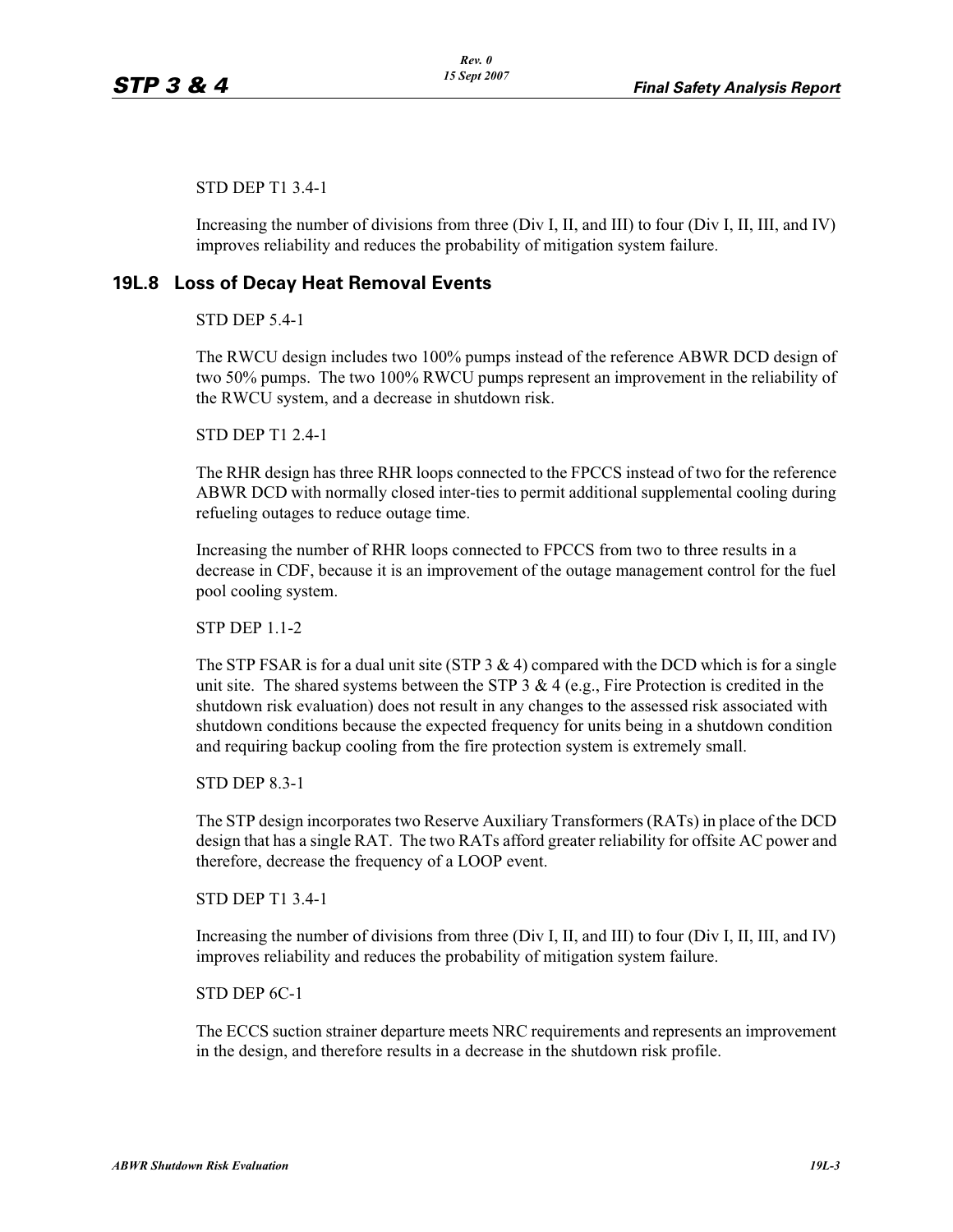## **19L.9.4 Loss of Fuel Pool Cooling**

STP DEP T1 2.4-1

*In the ABWR plant, the fuel pool cooling and cleanup FPC system is backed up by the RHR system (2 of the 3 loops). Therefore, fuel pool cooling function is lost only if both the FPC and two* three *loops of RHR system become unavailable. Even if these systems become unavailable, adequate time will be available for repairs to be made to restore the failed systems before fuel damage occurs. Providing makeup water alone will mitigate the accident and many sources of water exist including fire or potable water. The combined probability of loss of FPC and RHR and failure to repair the failed system or provide makeup water is judged to be negligible and therefore it is concluded that this event is a negligible contributor to ABWR plant risk.*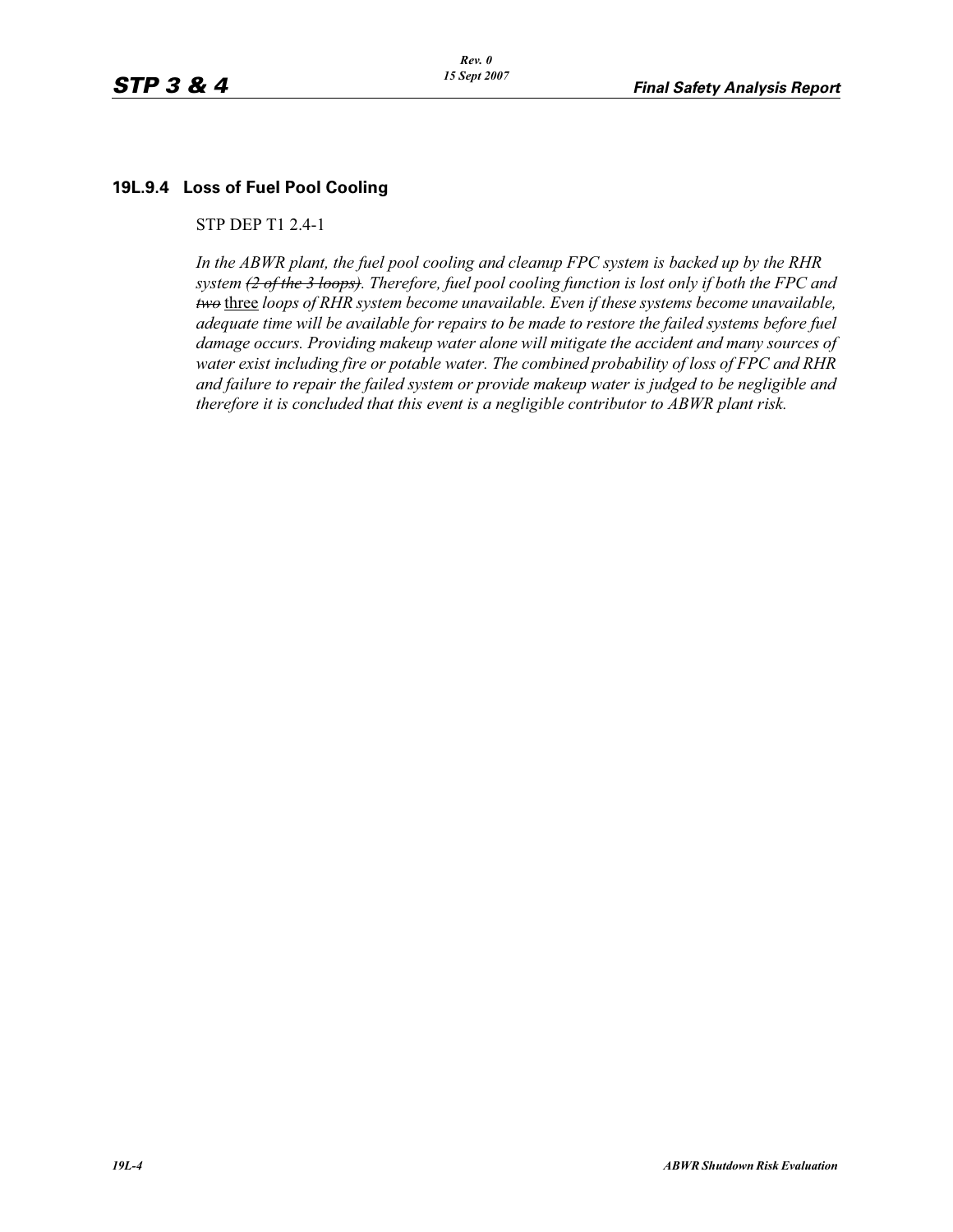| <b>Power Systems</b> |                 |                                             |                     |                         |                 |                                |    |    |                                                             |
|----------------------|-----------------|---------------------------------------------|---------------------|-------------------------|-----------------|--------------------------------|----|----|-------------------------------------------------------------|
| <b>System</b>        | <b>Power</b>    | <b>Offsite Combustion</b><br><b>Turbine</b> | DG1                 | DG <sub>2</sub>         |                 | DG3 Div 1 DC Div 2 DC Div 3 DC |    |    | <b>Diesel</b><br><b>Driven Fire</b><br><b>Water</b><br>Pump |
| <b>RCIC</b>          |                 |                                             |                     |                         |                 | $\mathsf{X}\mathsf{X}$         |    |    |                                                             |
| HPCF (B)             | <b>OR</b>       | <b>OR</b>                                   |                     | <b>OR</b>               |                 |                                | XX |    |                                                             |
| HPCF (C)             | <b>OR</b>       | <b>OR</b>                                   |                     |                         | <b>OR</b>       |                                |    | XX |                                                             |
| FW(A)                | <b>OR</b>       | <b>OR</b>                                   | <b>OR</b>           | $\overline{QR}$         | <b>OR</b>       |                                |    |    |                                                             |
| FW(B)                | <b>OR</b>       | <b>OR</b>                                   | <b>OR</b>           | $\overline{OR}$         | <b>OR</b>       |                                |    |    |                                                             |
| FW(C)                | <b>OR</b>       | <b>OR</b>                                   | <b>OR</b>           | $\overline{\mathsf{O}}$ | <b>OR</b>       |                                |    |    |                                                             |
| FW(D)                | <b>OR</b>       | <b>OR</b>                                   |                     |                         |                 |                                |    |    |                                                             |
| CRD (A)              | <b>OR</b>       | <b>OR</b>                                   | <b>OR</b>           | <b>OR</b>               | <b>OR</b>       |                                |    |    |                                                             |
| CRD(B)               | <b>OR</b>       | <b>OR</b>                                   | <b>OR</b>           | <b>OR</b>               | <b>OR</b>       |                                |    |    |                                                             |
| LPFL (A)             | <b>OR</b>       | <b>OR</b>                                   | <b>OR</b>           |                         |                 | XX                             |    |    |                                                             |
| LPFL(B)              | <b>OR</b>       | <b>OR</b>                                   |                     | <b>OR</b>               |                 |                                | XX |    |                                                             |
| LPFL(C)              | <b>OR</b>       | <b>OR</b>                                   |                     |                         | <b>OR</b>       |                                |    | XX |                                                             |
| Firewater*           | OR <sup>t</sup> | <b>OR</b>                                   | <b>OR</b>           | <b>OR</b>               | OR <sub>†</sub> |                                |    |    | <b>OR</b>                                                   |
| Condensate           |                 |                                             |                     |                         |                 |                                |    |    |                                                             |
| (A)                  | <b>OR</b>       | <b>OR</b>                                   | $\pmb{\mathsf{OR}}$ | $\overline{OR}$         | <b>OR</b>       |                                |    |    |                                                             |
| (B)                  | <b>OR</b>       | <b>OR</b>                                   | <b>OR</b>           | <b>OR</b>               | <b>OR</b>       |                                |    |    |                                                             |
| (C)                  | <b>OR</b>       | <b>OR</b>                                   | <b>OR</b>           | <b>OR</b>               | <b>OR</b>       |                                |    |    |                                                             |
| (D)                  | <b>OR</b>       | <b>OR</b>                                   | <b>OR</b>           | <b>OR</b>               | <b>OR</b>       |                                |    |    |                                                             |

## **Table 19L-9 Dependency of Core Cooling Systems on Electrical Power**

\* Assumes manual feedback capability for combustion turbine distribution system

† AC-independent water addition system

DG1 – Diesel generator 1

FW – Feedwater

LPFL – Low pressure core flooder

OR – Redundant supply to other Ors

XX – Loss of this power supply means loss of system